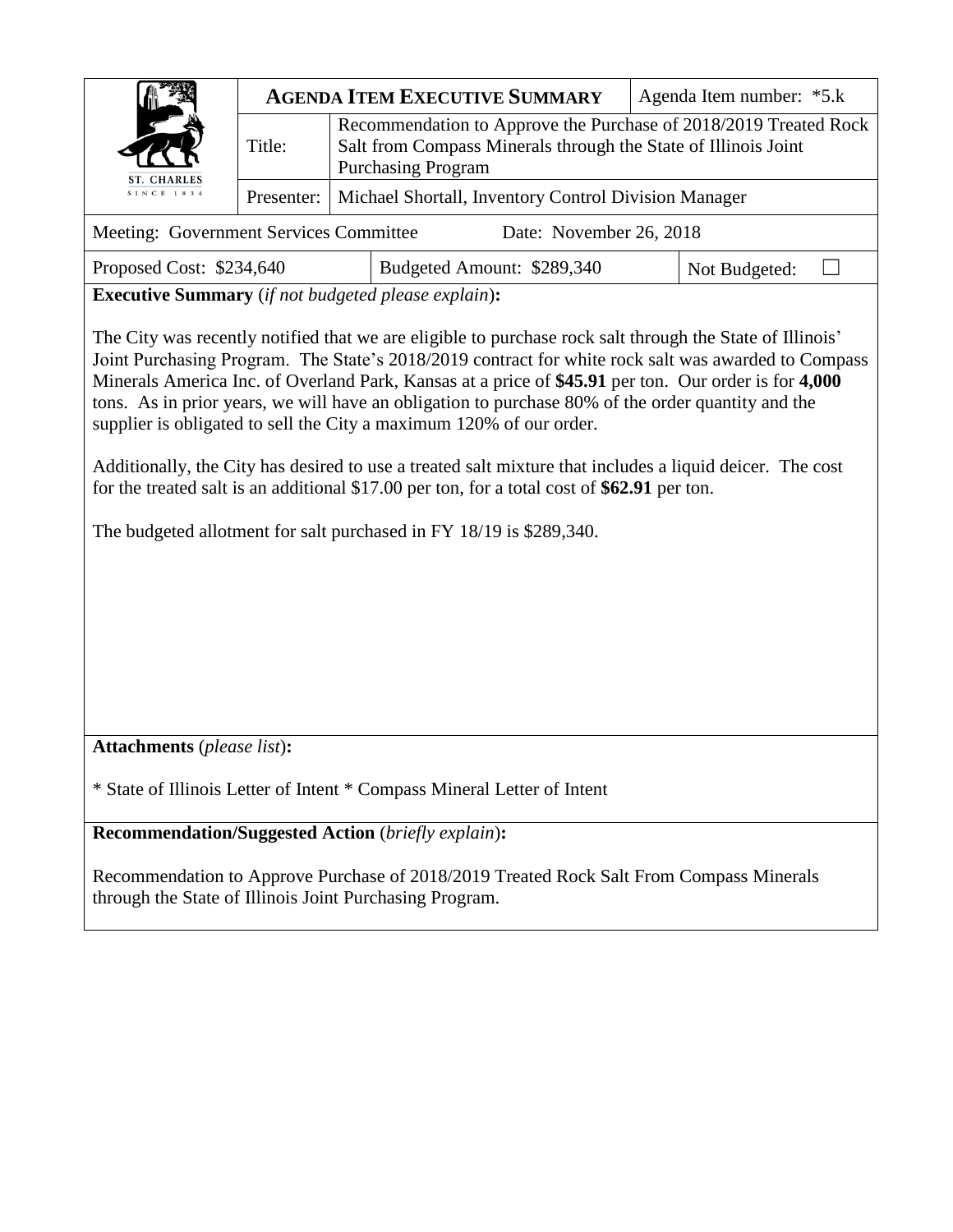

# ILLINOIS **JOINT PURCHASING REQUISITION**

CY'18-'19 New Purchase Commitment

**PLEASE RETURN TO: Illinois Department of Central Management Services** 801 Wm. G. Stratton Building 401 S. Spring Street Springfield, IL 62706

**Email Address for submission:** CMS.BOSS.EC@illinois.gov

| No Thank You,<br>But keep on mailing list. | Opt-Out-> Our unit does not want to participate in the CY' 2018-2019 Contract Procurement.<br>Notice: > Please complete and return the Contact information below to remain on the mailing list. |                                                                               |  |  |
|--------------------------------------------|-------------------------------------------------------------------------------------------------------------------------------------------------------------------------------------------------|-------------------------------------------------------------------------------|--|--|
| Joint Purchasing #:                        | $\#$ $L5170 - 5170$                                                                                                                                                                             | 3/20/2018<br>Date:                                                            |  |  |
| Government Unit:                           | CITY OF ST CHARLES                                                                                                                                                                              | <b>Delivery Point</b>                                                         |  |  |
| <b>Mailing Address:</b>                    | <b>QEAST MAIN STREET</b>                                                                                                                                                                        | (Provide Delivery Details To Contract)<br>(Vendor At Time Of Order Placement) |  |  |
| City / State / Zip:                        | STCHARLES IL 60174                                                                                                                                                                              |                                                                               |  |  |
| County:                                    | KANE                                                                                                                                                                                            |                                                                               |  |  |
| <b>Contact Person:</b>                     | MICHAEL SHORTALL                                                                                                                                                                                |                                                                               |  |  |
| $N^{\ell\ell\ell'}$ Telephone Number:      | $1 - 630.377 - 4471$                                                                                                                                                                            |                                                                               |  |  |
| $y \in \mathbb{R}^N$ Fax Number:           | 1-630-377-4431                                                                                                                                                                                  | M SHORTAIL @ STCHARLES IL. GOU                                                |  |  |
| <b>Contact Email:</b>                      | MSHORTALL @STCHARLES IL.GOU                                                                                                                                                                     | <- Please provide Email Address                                               |  |  |
|                                            |                                                                                                                                                                                                 |                                                                               |  |  |

\*\*\*\*\*\*\*\*\*\*\*\*\* Participant, Complete Only One - Either "Table-A" or "Table-B" Below \*\*\*

| Table A: Complete this table to have the State "SOLICIT BIDS" for your governmental entity               |                 |                       |  |
|----------------------------------------------------------------------------------------------------------|-----------------|-----------------------|--|
| <b>ITEM DESCRIPTION</b><br><b>BID QUANTITY</b><br><b>UNIT MEASURE</b>                                    |                 |                       |  |
| <b>AASHTO M143 Road Salt or Equivalent</b>                                                               | (Total Tonnage) | $(22 - 25$ Ton/Truck) |  |
| Rock Salt, Bulk                                                                                          |                 | Tons                  |  |
| Please note your Purchase Commitment Percentage for Total Tonnage Quantity as stated above (choose one): |                 |                       |  |
| $\times$ 80.%, minimum purchase requirement/120% maximum purchase requirement<br><b>OPTION 1</b>         |                 |                       |  |
| OPTION 2<br>100% minimum purchase requirement/120% maximum purchase requirement                          |                 |                       |  |

\* Particinant, Complete Only One - Either "Table-A" Above or "Table-R" Relow

|                                                                                                                                                                                                                                                                                                                                                                                                                                                                   | $\epsilon$ arm pair, complete only one - Emmer - Fable $\alpha$ - Above of - Fable D - Delow |                                                                                                                                       |  |
|-------------------------------------------------------------------------------------------------------------------------------------------------------------------------------------------------------------------------------------------------------------------------------------------------------------------------------------------------------------------------------------------------------------------------------------------------------------------|----------------------------------------------------------------------------------------------|---------------------------------------------------------------------------------------------------------------------------------------|--|
| Table B: Complete this table to have the State "RENEW" Requirements for your governmental entity                                                                                                                                                                                                                                                                                                                                                                  |                                                                                              |                                                                                                                                       |  |
| <b>ITEM DESCRIPTION</b>                                                                                                                                                                                                                                                                                                                                                                                                                                           | <b>OUANTITY</b>                                                                              | UNIT MEASURE                                                                                                                          |  |
| <b>AASHTO M143 Road Salt or Equivalent</b>                                                                                                                                                                                                                                                                                                                                                                                                                        | (Total Tonnage)                                                                              | $(22 - 25$ Ton/Truck)                                                                                                                 |  |
| Rock Salt, Bulk                                                                                                                                                                                                                                                                                                                                                                                                                                                   | 4000                                                                                         | $Tons$ ,                                                                                                                              |  |
| Note: Renewal is available ONLY under Contracts PSD 4018455, 4018456, and 4018457 for prior CY' 2017-2018.<br>Your quantity may not exceed more than a 20% increase of last season's quantity, and price cannot increase more than 10.% of<br>last season's price. Other Terms & Conditions of Contract will remain the same as last year. Please Check Contract # Below:<br>Note Your Current CMS Contract: PSD 4018455 - or- PSD 4018456 (X) -or- PSD 4018457 ( |                                                                                              |                                                                                                                                       |  |
| governmental unit, and not for personal use of any official or individual or re-sale.<br>the contract of the contract of the contract of the contract of the contract of the contract of the contract of                                                                                                                                                                                                                                                          |                                                                                              | I certify that funds are available for the purchase of the items on this Requisition and that such items are for the sole use of this |  |

In addition, I agree to abide by the Joint Pyrchasing Procedure established by the Department of Central Management Services. INVENTURY CONTROC MANAGER.

SIGNATURE OF AUTHORIZED OFFICIAL OR AGENT Printed on Recycled Paper **TITLE**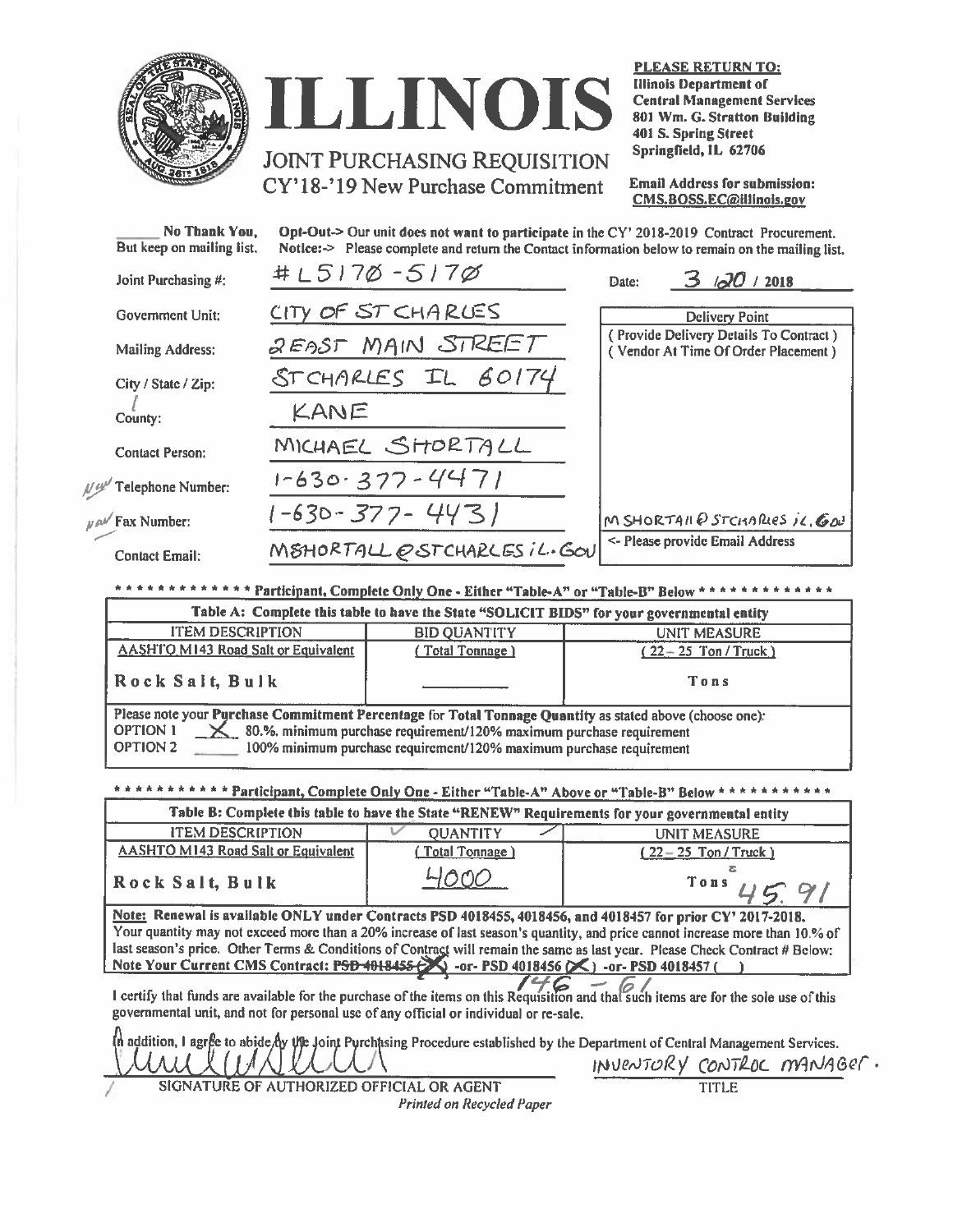

October 1, 2019

Dear Joint Purchasing Participant:

Subject: 2018 - 2019 Rock Salt, Bulk Contract Information

In completing the 2018 – 2019 Rock Salt season contract re-procurement, the State of Illinois did not encounter the types of supply-related issues experienced in previous seasons. We have made every effort to secure Road Salt at the best available price for participants in our contract solicitation, and gladly report that the State was able to obtain an offer for your location and its requirements through the State's procurement efforts.

In accordance with your response on "Table B: Complete to have the State RENEW for your Governmental Entity" from the seasonal participation survey, we have secured your revised REQUISITION QUANTITY with the previous season's contract vendor.

Enclosed is a copy of the requisition you submitted to us for the purchase of rock salt. The information from the requisition, including the purchase commitment, can be used to submit your requirements to this year's contract vendor:

| <b>CMS Contract: PSD 4018456</b>                                | BidBuy PO# 18-416CMS-BOSS4-P-401<br>Term: October 2018 – September 2019 |
|-----------------------------------------------------------------|-------------------------------------------------------------------------|
| Compass Minerals America Inc.                                   | FEIN Number: 48-1047632                                                 |
| 9900 West 109-th. Street                                        |                                                                         |
| Overland Park, KS 66210                                         |                                                                         |
| Phone (800) 323-1641 or (913) 344-9330 Contact Name: Sean Lierz |                                                                         |

Your unit is **CMS Contract Line#:**  $146$  **BidBuy PO Item#**  61

Your unit **Renewal Price per ton F.O.B. destination**, is **\$ 4 5 . 9 1** 

Emergency pickup of salt from vendor's warehouse is not made available in this contract.

The additional price per ton to have rock salt delivered in trucks equipped with coal/grain chute openings in the tailgate to permit controlled off-loading of rock salt onto conveyors was not provided for by this vendor in this season's procurement process.

You are responsible for issuing your own purchase order document to the vendor. Orders may be placed with the vendor via telephone, with a written or fax confirmation to follow immediately. *You are strongly encouraged to order and store as much salt as possible in order to help prevent potential salt shortages this winter.* Also, you must place orders in full truckload ( typically 22-25 tons ) delivery quantities or multiples of such.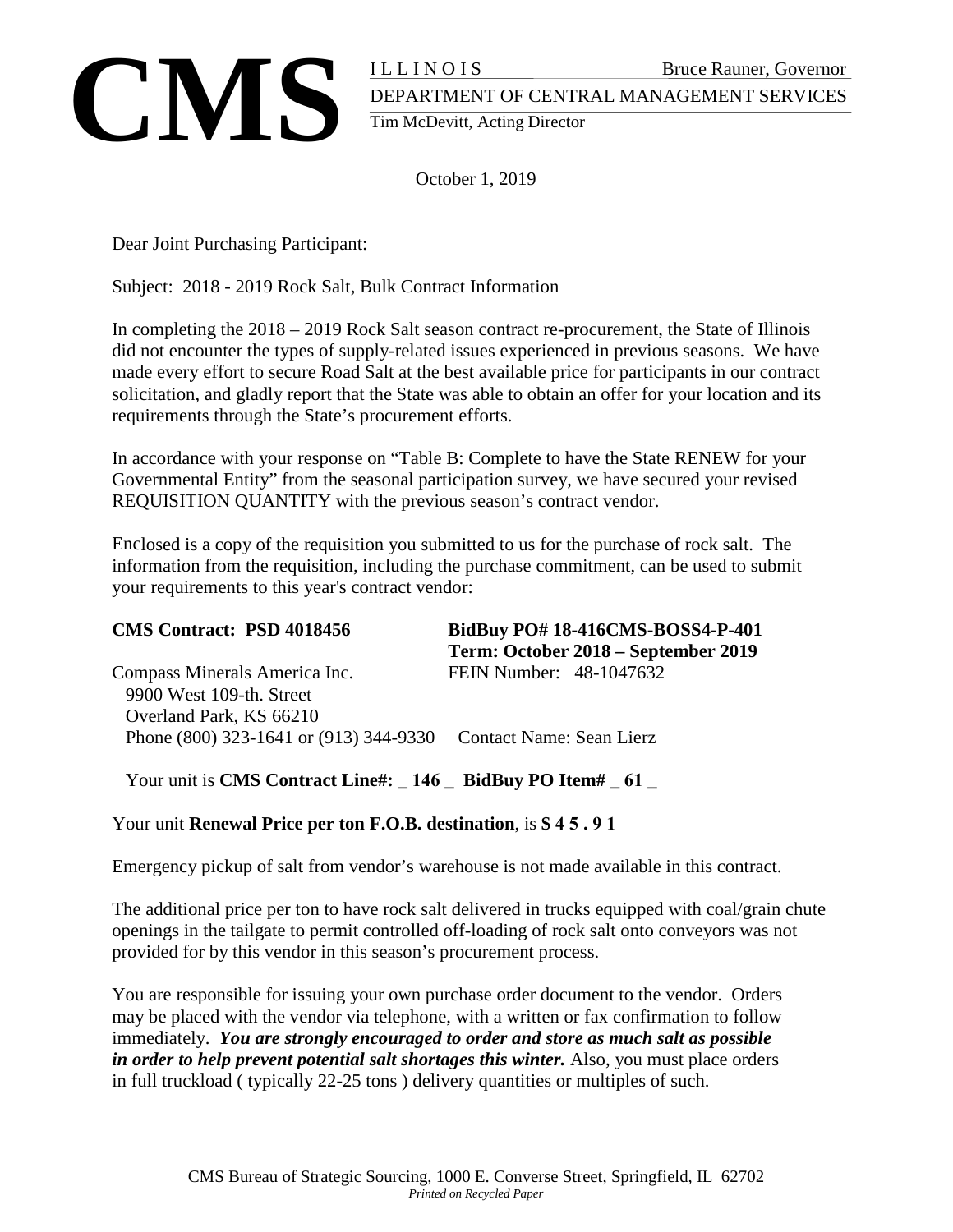Your governmental unit is responsible for ensuring that the 80 or 100 percent minimum guaranteed purchase commitment ( as noted on your Requisition ) is met before the end of the winter season, June 30, 2019. The vendor is required to furnish not less than 120 percent (if needed ) of the contract quantity by March 1, 2019. Your governmental unit is responsible for processing vendor invoices in a timely manner.

Delivery shall be made as soon as possible after vendor receipt of order by phone or mail. The maximum time from receipt of order to the actual delivery for orders placed between December 1, 2018 through April 1, 2019 shall not exceed seven working days, unless as modified in the Order Guidelines herein.

For orders placed between December 1, 2018 and April 1, 2019, if a vendor is unable to make delivery within the order timeline, local governmental units shall have the right to retain as liquidated damages, not as a penalty, 5.% per working-day on the undelivered portion of the order, but not to exceed 50.%. For orders placed prior to 9:00 a.m. on a given day, that day to be considered as the first calendar day of the seven-day delivery period. For an order placed after 9:00 a.m. on a given day, the following day shall be considered as the first calendar day of the seven-day delivery period.

CMS reserves the right to mitigate application of liquidated damages imposed against a vendor, in the event of orders exceeding the maximum percentages outlined below:

An agency may order up to 20.% of their awarded contract tonnage in any given week and vendor shall deliver within 7 working-days after receipt of order. Quantity ordered above the 20.% threshold shall have an extended deliver time of one-working-day for each one-percentagepoint above the 20.% guideline. For example, if an agency orders 25.% of their awarded total 100 ton, delivery of the first 20 ton ( 20.% ) shall be within 7 working-days after receipt of order, the remaining 5 ton should be delivered within 12 working-days after receipt of order.

If after seven working-days of liquidated damages assessment, the vendor has still has failed to deliver, local governmental unit shall have the right to terminate an order and purchase road salt or abrasives from another source, or take action consistent with public safety as needed to continue daily business. Any and all additional costs incurred may be collected from the original vendor, in addition to liquidated damages, by participant's legal action.

All deliveries shall be covered with approved weatherproof materials. The vendor shall ensure that delivery person inspects the inside of the trailer and that all salt is removed from the trailer before leaving a delivery point. The vendor will ensure all weights and measures shown on delivery tickets are correct. Local governmental units reserve the right to require that delivery trucks occasionally be directed to a scale in the vicinity of the delivery point as a check on delivered truckloads.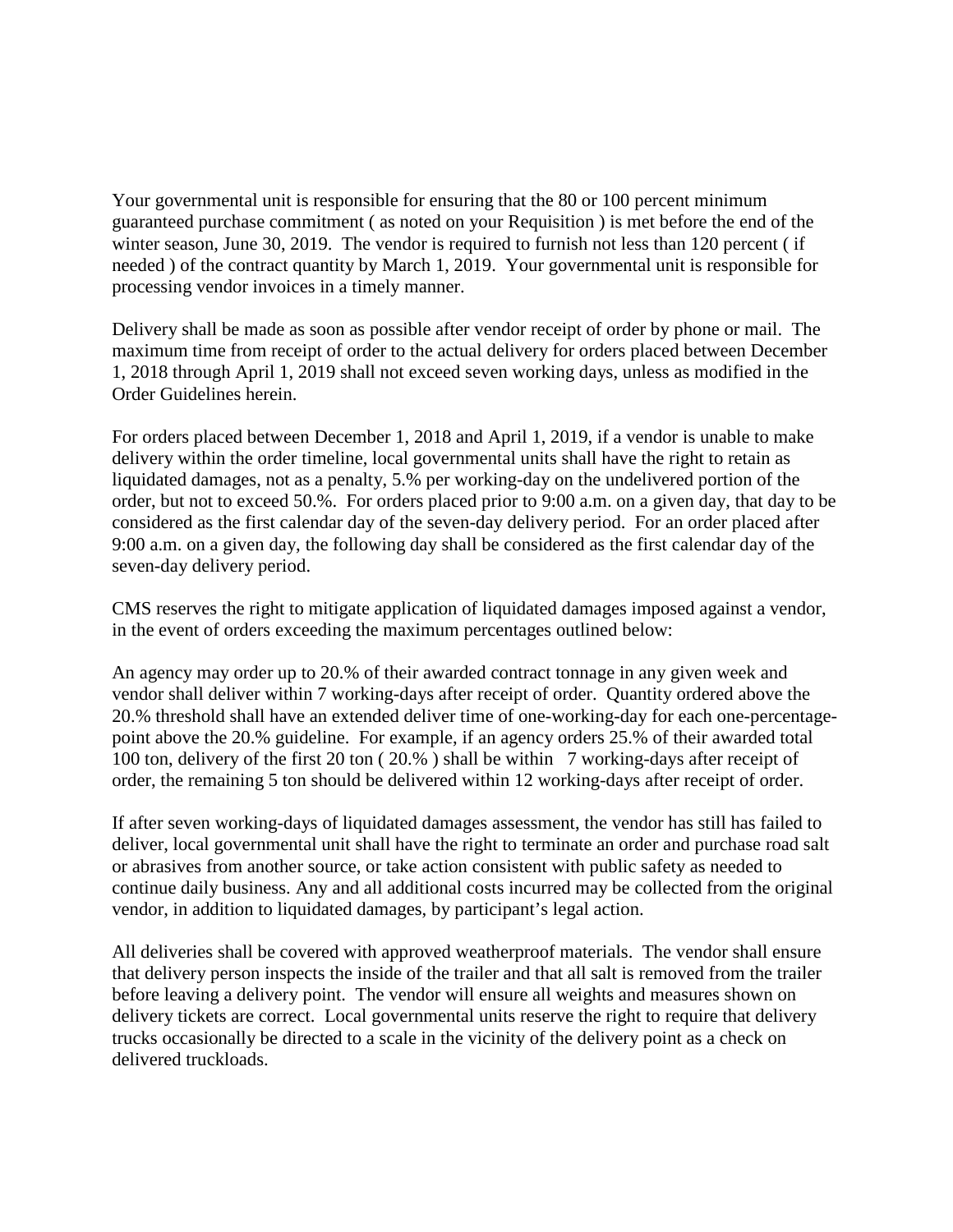Deliveries of rock salt containing any foreign material such as mud, rocks, grader teeth, wood, tarpaulins, etc., may be rejected at the delivery site. In the event that any foreign material is discovered in dumped deliveries, the salt and foreign matter may be reloaded onto the cartage hauler's truck by the local governmental unit and returned for credit, or the vendor shall immediately ship a specification compliant load of replacement salt, or issue a refund to the governmental unit consistent with the contract price.

In December 2018, the contract vendor shall have in place stockpile(s) located in or near Illinois covering the tonnage awarded for the northern regions of the State, and in January of 2019 the contract vendor shall have in place stockpile(s) in or near to Illinois covering the total tonnage awarded for all regions of the State. At our discretion, we will inspect the stockpiles to ensure that these stockpiles are in sufficient quantities, and that vendor commitments to the stockpiles are with the users of this contract.

Enhanced Rock Salt 2018 - 2019 season availability from Compass Minerals America Inc:

The Department of Central Management Services surveyed vendors for availability of an enhanced rock salt option in the invitation for bid, and received an offering from North American Salt Company. Locations interested in this enhanced salt option must call the vendor for availability information and to facilitate potential ordering arrangements.

Their product is made available to any joint purchasing participant awarded in the Compass Minerals America Inc. Contract as an up-charge per ton option and would be added to your order as a separate line item. Contact Sean Lierz at 913-344-9330 for the details.

The enhanced salt product features additional pre-treatment of approved road salt with a product providing enhanced melting performance, with reduced corrosion and clumping.

It is hoped that this information will be beneficial to you in the utilization of this contract. If you have any further questions concerning the rock salt contract, please feel free to contact me at (217) 782-8091.

Sincerely,

Wayne Ilsley, CPPB, Buyer Bureau of Strategic Sourcing

GovSalt.doc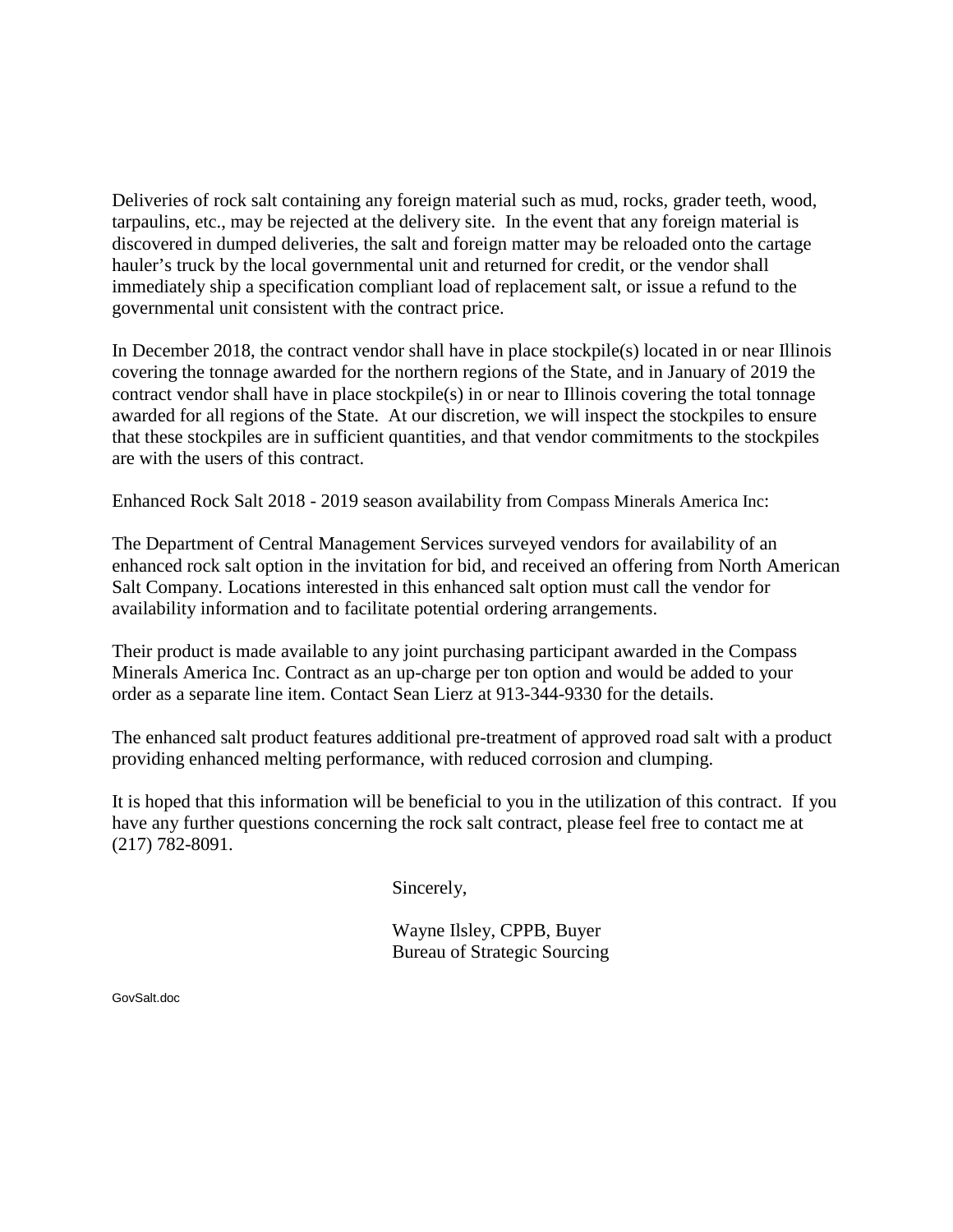Joint Purchasing Participant.

BidBuy is the new procurement system implemented by the State Of Illinois, in which this Master Blanket Purchase Order ( Master Contract ) was re-established.

As a municipality, you do not need to register in BidBuy. To access master contracts you only need to follow the steps outlined in the following document.

## Locating State Wide Master Contracts (without registration in BidBuy)

( To begin you just click on the 'Contract & Bid Search' as shown below.)

| Screen          | Task                                                                      |
|-----------------|---------------------------------------------------------------------------|
| To BidBuy       | https://www.bidbuy.illinois.gov/bso/<br>鳳                                 |
| Homepage        |                                                                           |
| <b>BidBuy</b>   | ↑ Click Contract & Bid Search at bottom of screen                         |
| Homepage        |                                                                           |
| Advanced Search | $\sqrt{2}$ Select radio dial next to Contracts/Blankets                   |
| Advanced Search | $\Box$ Enter Search Criteria or enter nothing to receive all              |
|                 | contracts                                                                 |
|                 | <b><i>I</i></b> Click Find It                                             |
| Advanced Search | $\sqrt{2}$ Click on Contract/Blanket# (underlined) to show contract       |
|                 | information                                                               |
| Master Blanket  | Verify Field "Master Contract?" = Yes                                     |
| Purchase Order  | <sup>1</sup> Click on Copy of contract (underlined) next to <b>Agency</b> |
| Under Header    | Attachment field to download contract document                            |
| Information     |                                                                           |
| To Exit         | In BidBuy                                                                 |
|                 | <sup>1</sup> Click <b>Exit</b> at bottom of screen                        |
| Advanced Search | <sup>1</sup> Click Exit at bottom of screen to return to BidBuy homepage  |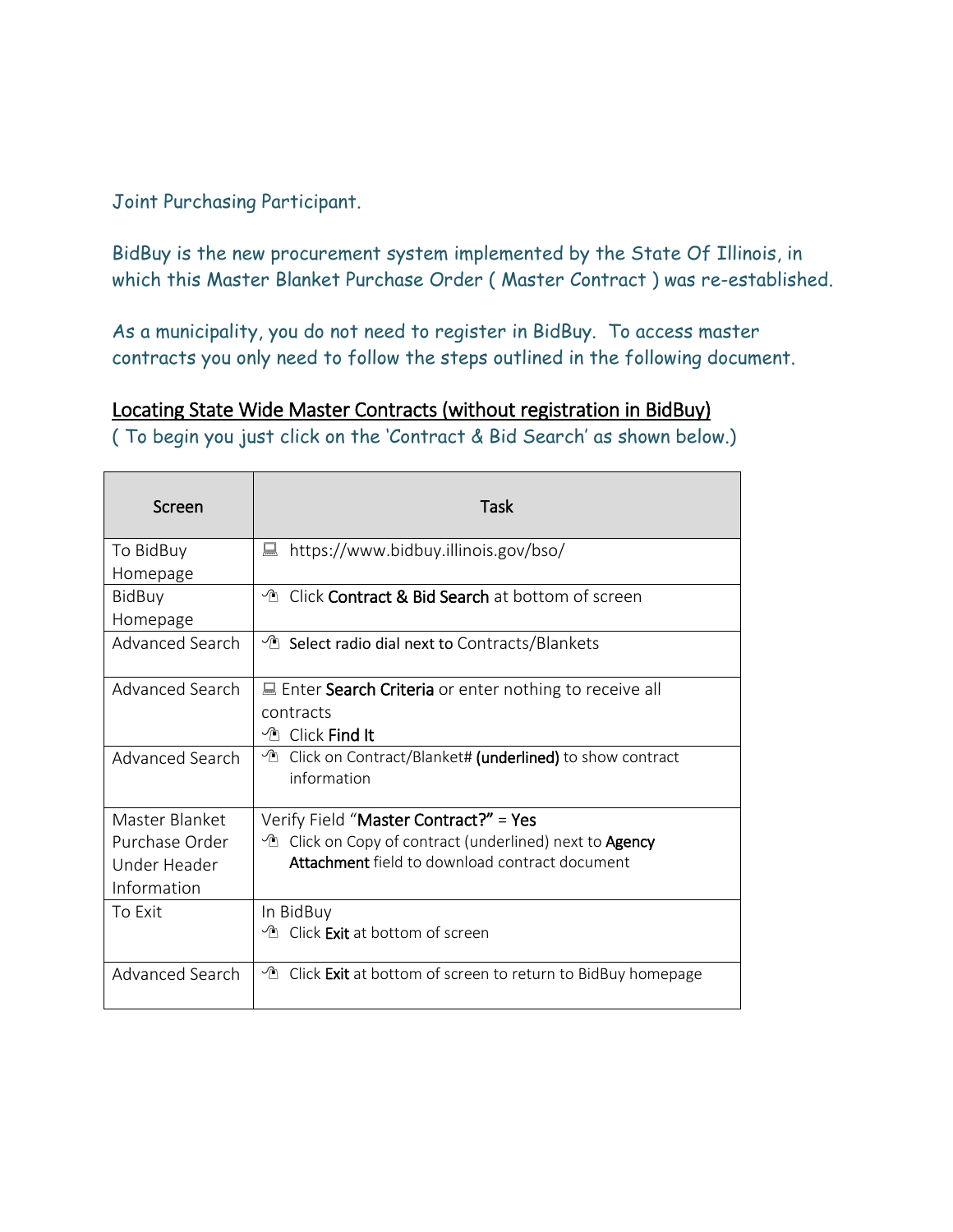

Sold-To ("Purchaser"):

**Accounts Payable** City of St. Charles 2 E Main St St Charles, IL 60174-1984

Date: October 22, 2018 Document: 149641 Tel: (630) 377-4429 Fax: (630) 377-4432 Email: mshortall@stcharlesil.gov **Customer#: H705421** Preferred: Fax

#### Compass Minerals America Inc. (Seller) / Quotation for bulk de-icing salt

| Quantity<br>(TN)    | Delivery Location                                                                                                                     | Price Per Ton (USD) |                                                                                                                                             |
|---------------------|---------------------------------------------------------------------------------------------------------------------------------------|---------------------|---------------------------------------------------------------------------------------------------------------------------------------------|
| 1.000<br>Reserve: 0 | City of St Charles - S 7Th Ave<br>1405 S 7Th Ave<br>St Charles, IL 60174-1984<br>Destination #: H969655<br>Delivery Lead Time: 7 days | Deliver<br>62.91    | Depot: Chicago - Calumet<br>Product: THAWROX - TREATED SALT<br>(6602)<br>Mode of Transport: DUMP (END OR<br>BOTTOM)<br>Distance: 48.5 Miles |
| 1.000<br>Reserve: 0 | City of St Charles-Kane CO-Lincoln Hwy<br>3805 Lincoln Hwy<br>St Charles, IL 60174                                                    | 62.91 Deliver       | Depot: Chicago - Calumet<br>Product: THAWROX - TREATED SALT<br>(6602)<br>Mode of Transport: DUMP (END OR                                    |

Subject to terms and conditions of St of Illinois Solicitation# 228529

#### Price(s) effective through Monday, 30 Sep 2019

Purchaser agrees to pay the seller for such salt as and when delivered, in accordance with the price and payment terms stated above and on the reverse side of this form (unless inconsistent with the terms on this page).

Terms are NET 30 days from shipment with approved credit.

\* This proposal is open for acceptance for 15 days following date of issue, and supersedes any and all

previous proposals and or contracts. Proposal must be signed indicating acceptance to be valid.

\* Delivered price(s) via dump and based on full truck load quantities.

Senior Sales Manager 1-800-323-1641 x2

Compass Minerals America Inc.

\* Seller does not commit to a specific delivery lead time. Any lead time specified above is an estimated target only.

\* Product is for bulk end use only and is not intended for blending and packaging without prior consent.

\* Applicable taxes extra

Sean Lierz

\* Compass Minerals America Inc. has no obligation to store salt after the Term, but if it chooses to make storage available it will be for a fee of \$5 per month per ton.

Thank you for the opportunity to quote on your bulk de-icing salt needs.

Signature: Title: Name: Date:

Please sign and return by fax to 913-338-7945 or e-mail highwaygroup@compassminerals.com or by mail Order placement and inquiries Monday through Friday - 7:00 am to 5:00 pm.

Accepted By;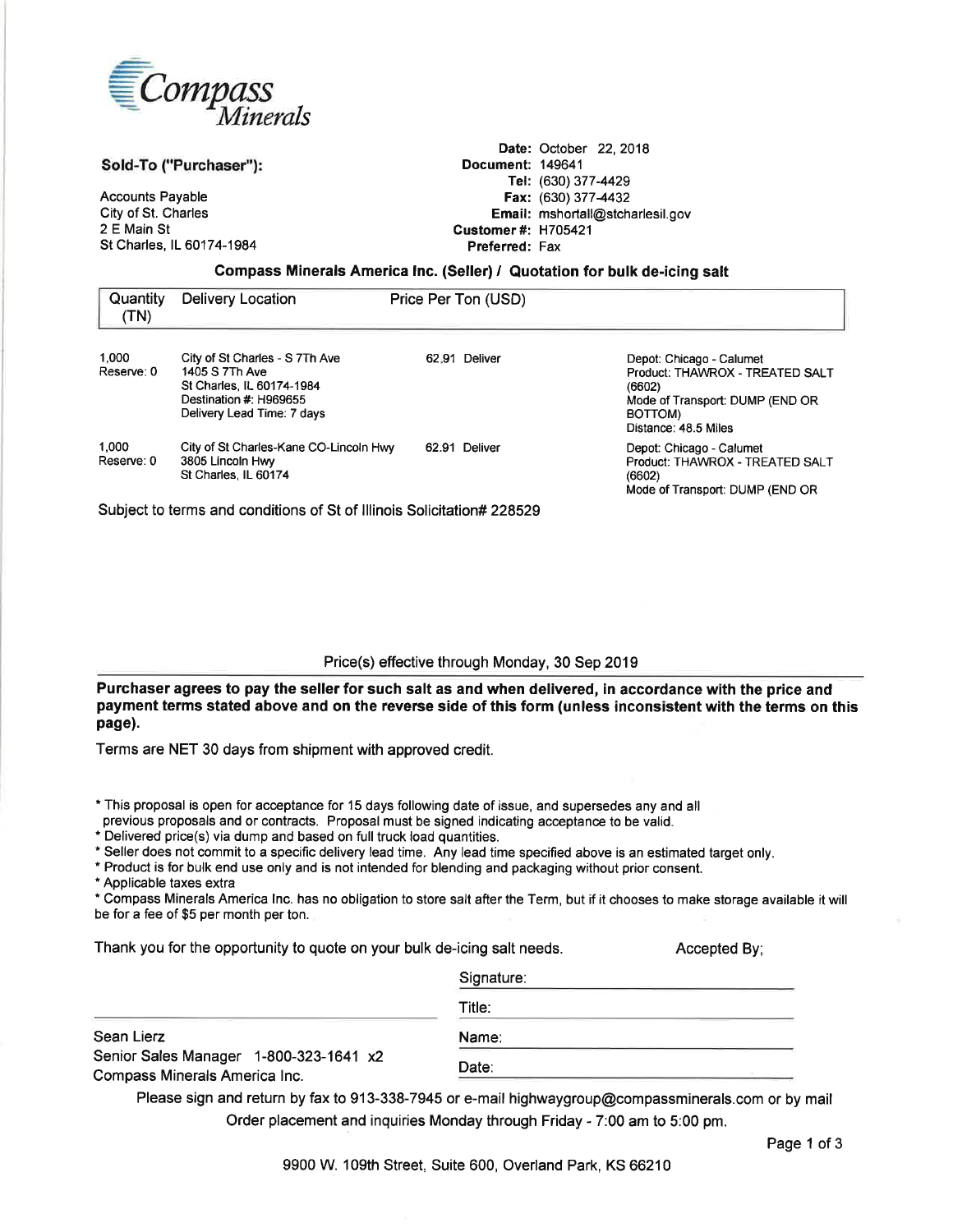

Sold-To ("Purchaser"):

**Accounts Payable** City of St. Charles 2 E Main St St Charles, IL 60174-1984

Date: October 22, 2018 Document: 149641 Tel: (630) 377-4429 Fax: (630) 377-4432 Email: mshortall@stcharlesil.gov **Customer#: H705421** Preferred: Fax

### Compass Minerals America Inc. (Seller) / Quotation for bulk de-icing salt

| Quantity<br>(TN)                                                       | Delivery Location                                                                                                                                       | Price Per Ton (USD) |                                                                                                                                             |
|------------------------------------------------------------------------|---------------------------------------------------------------------------------------------------------------------------------------------------------|---------------------|---------------------------------------------------------------------------------------------------------------------------------------------|
|                                                                        | Destination #: H811622<br>Delivery Lead Time: 7 days                                                                                                    |                     | BOTTOM)<br>Distance: 48.5 Miles                                                                                                             |
| 1.000<br>Reserve: 0                                                    | City of St. Charles-Kane CO-Devereaux<br><b>WA</b><br>200 Devereaux Way<br>St Charles, IL 60174<br>Destination #: H761606<br>Delivery Lead Time: 7 days | Deliver<br>62.91    | Depot: Chicago - Calumet<br>Product: THAWROX - TREATED SALT<br>(6602)<br>Mode of Transport: DUMP (END OR<br>BOTTOM)<br>Distance: 48.5 Miles |
| Subject to terms and conditions of St of Illinois Solicitation# 228529 |                                                                                                                                                         |                     |                                                                                                                                             |

Price(s) effective through Monday, 30 Sep 2019

Purchaser agrees to pay the seller for such salt as and when delivered, in accordance with the price and payment terms stated above and on the reverse side of this form (unless inconsistent with the terms on this page).

Terms are NET 30 days from shipment with approved credit.

\* This proposal is open for acceptance for 15 days following date of issue, and supersedes any and all

previous proposals and or contracts. Proposal must be signed indicating acceptance to be valid.

\* Delivered price(s) via dump and based on full truck load quantities.

\* Seller does not commit to a specific delivery lead time. Any lead time specified above is an estimated target only.

\* Product is for bulk end use only and is not intended for blending and packaging without prior consent.

\* Applicable taxes extra

\* Compass Minerals America Inc. has no obligation to store salt after the Term, but if it chooses to make storage available it will be for a fee of \$5 per month per ton.

Thank you for the opportunity to quote on your bulk de-icing salt needs.

Signature: Title: Sean Lierz Name: Senior Sales Manager 1-800-323-1641 x2 Date: Compass Minerals America Inc.

Please sign and return by fax to 913-338-7945 or e-mail highwaygroup@compassminerals.com or by mail Order placement and inquiries Monday through Friday - 7:00 am to 5:00 pm.

Accepted By;